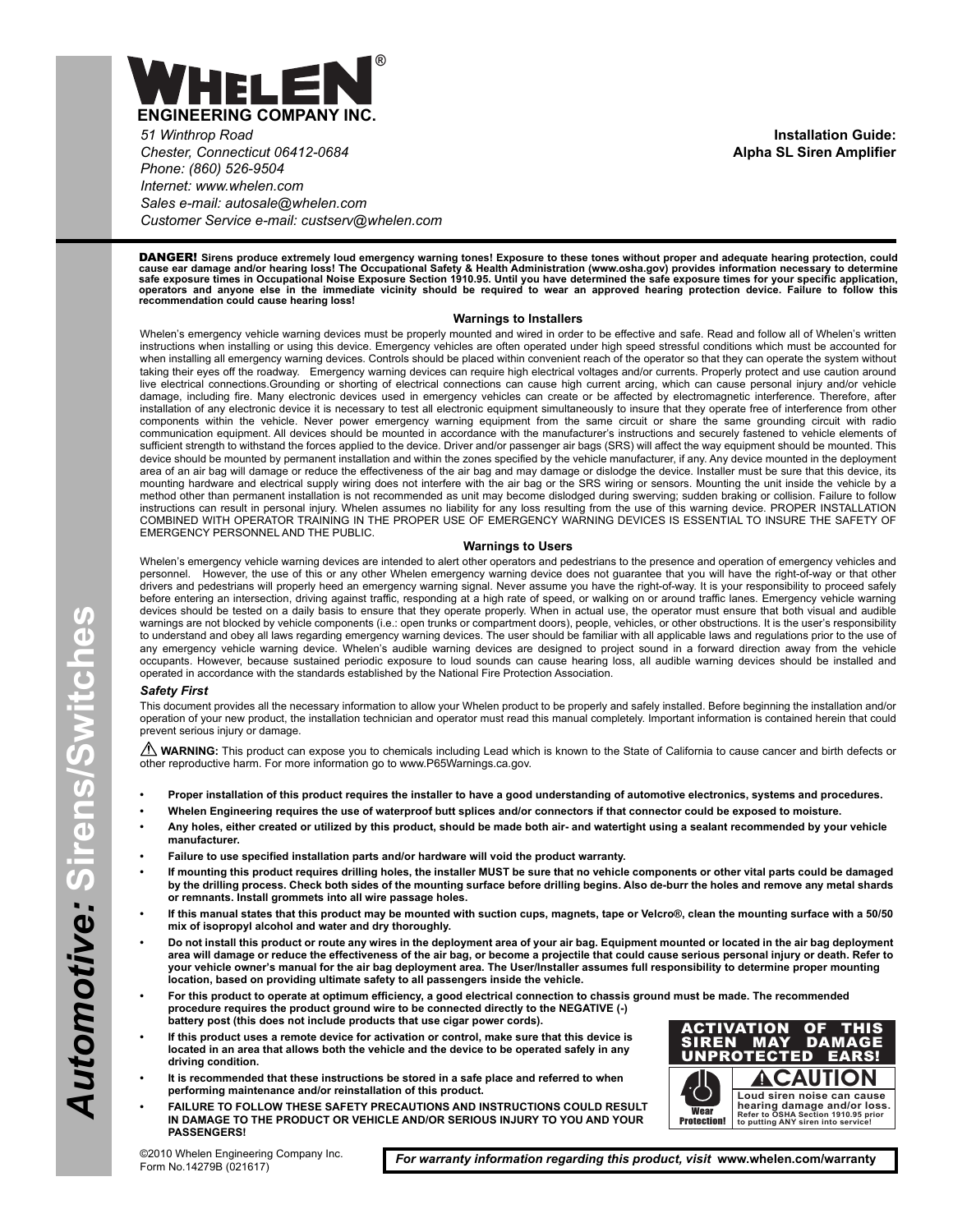#### *Congratulations on selecting the Alpha SL Siren. This siren offers a unique and distinctive collection of features designed to allow the user to customize the operation of this siren to suit their individual needs. Features include:*

- **Compact design**
- **Scan-Lock™ siren tone programming**
- **Power to drive two 100 watt speakers**
- **Title 13 compliant operation**
- **Hands Free operation**
- **Simulated mechanical wail tone**

### *Specifications:*

| Input Current: $\ldots$ @ 15 V DC @ 5.5 OHMS 16 AMPS Max. |  |
|-----------------------------------------------------------|--|
|                                                           |  |
| Speaker Impedance 5.5 ohms Minimum                        |  |
| Operating Temperature 30°C. to +60°C                      |  |
|                                                           |  |
|                                                           |  |
| Output Voltage @15 V DC @ 11 ohms 34V RMS Max.            |  |
| Output Power @ 15 V DC @ 11 ohms 105 Watts Max.           |  |

# *Mounting:*



- 1. Locate a suitable mounting location. The vertical wall between the trunk and the passenger compartment is often a good choice and is the method described in this manual.
- 2. Be sure that the remote amplifier fits properly and does not interfere with any parts of the trunk lid or seat back.
- 3. Position the amplifier onto the mounting location. Using an awl or other suitable tool, scribe the mounting surface where the mounting holes are to be drilled.

4. Carefully drill the mounting holes using a #16

Using the supplied #10 x 3/4" sheet metal screws, secure the remote amplifier to the vertical trunk wall.

# *Wiring / Power:*

**WARNING! All customer supplied wires that connect to the positive terminal of the battery must be sized to supply at least 125% of the maximum operating current and FUSED at the battery to carry that load. DO NOT USE CIRCUIT**

**BREAKERS WITH THIS PRODUCT!**

1. Extend the two (2) RED wires along the factory wiring harness



to the POSITIVE +12VDC battery terminal.

- 2. Connect the RED wires to one end of a user supplied fuse block. *Do not connect this fuse block to the battery yet.*
- 3. Extend the two (2) BLACK wires along the factory wiring harness to the NEGATIVE battery terminal.

# *Control Switches:*

This siren amplifier has six control inputs available, however; not all control inputs will need to be wired depending on the "Mode of Operation" chosen by the user. Five of the control inputs (CNTRL 1-3, air horn and horn ring) are activated by applying positive voltage (Vbat) to them, the RED/WHITE wire (pin 14) is a current limited output that can be used for this purpose (see wiring diagram).The last input (CYCLE) is activated by applying ground to it. **Refer to the Air bag warning on Page 1 before extending any wires into the interior of the vehicle.**

# *Speakers:*

- 1. Extend the ORANGE, YELLOW and BROWN wires along the factory wiring harness towards your speakers.
- 2. Connect YELLOW wire to POSITIVE (+) terminal of speaker #1 and ORANGE wire to POSITIVE (+) terminal on speaker #2.
- 3. Connect BROWN wire to NEGATIVE (-) terminal on both speakers.
- **3 Programmable modes of operation**
- **Harmonically rich composite air horn tones**

## *Operation:*

**Siren in use:** This output will become active (+VBAT) whenever a tone is being produced by the siren.

**Modes:** There are 3 modes of operation. Mode 1 is the factory default mode. See "Mode Programming" to change the mode of operation.

# *MODE 1 The following tables show the factory default tone settings. See the "Siren tone programming procedures" section to make desired changes.*

| <b>CONTROL - input   OPERATION</b> |            |         | $\vert$ AIR HORN - switch*   HORN RING & CYCLE - switch |
|------------------------------------|------------|---------|---------------------------------------------------------|
| CNTRI 1                            | Wail       | Airhorn | Yelp                                                    |
| CNTRI <sub>2</sub>                 | Yelp       | Airhorn | Piercer                                                 |
| CNTRI 3                            | HF-Standby | Airhorn | HF cycle (Wail, Yelp, Piercer)***                       |
| AIRHORN <sup>*</sup> Airhorn       |            | Airhorn | l Airhorn                                               |

The AIRHORN switch produces airhorn as a main tone as well as an override tone.

# *MODE 2*

| CONTROL / input    | <b>OPERATION</b> |         | AIR HORN / switch* HORN RING & CYCLE / switch |
|--------------------|------------------|---------|-----------------------------------------------|
| CNTRL              | Wail             | Airhorn | Yelp                                          |
| CNTRI <sub>2</sub> | Yelp             | Airhorn | Piercer                                       |
| CNTRI 3            | MANUAL-Stby      | Airhorn | Wail, coast to stop                           |
| AIRHORN*           | Airhorn          | Airhorn | Airhorn                                       |

\* The AIRHORN switch produces airhorn as a main tone as well as an override tone .

| MODE <sub>3</sub>                       |                                    |                                 |                |
|-----------------------------------------|------------------------------------|---------------------------------|----------------|
|                                         |                                    |                                 | HORN RING &    |
| <b>CONTROL</b> / input <b>OPERATION</b> |                                    | AIR HORN / switch* CYCLE SWITCH |                |
| CNTRL 1                                 | l Wail                             | Airhorn                         | Yelp           |
| CNTRI 2                                 | Instant** HF (Wail, Yelp, Piercer) | Airhorn                         | No Change      |
| CNTRL 3                                 | Instant** MANUAL (Wail, Coast)     | Airhorn                         | No Change      |
| AIRHORN*                                | <b>Airhorn</b>                     | Airhorn                         | <b>Airhorn</b> |

 $*$  The AIRHORN switch produces AIR HORN as a main tone as well as an override tone .

- The word 'instant' implies that activating CNTRL2 will generate the HF cycle on it's own , and that activating CNTRL3 will generate the Manual tone on it's own. CNTRL 2 & 3 should be momentary switches for this application.
- \*\*\* HF cycle: tones are activated by a single tap on the CNTRL2 switch. The first tap produces a WAIL tone (a steady rise and fall tone). A second tap produces a YELP tone (a fast rise and fall tone). A third tap produces a Piercer™ tone. The next tap returns the siren to a wail tone and the cycle repeats itself. The next successive taps will stop the siren.



<sup>\*\*\*</sup> HF cycle: tones are activated by a single tap on the hornring or cycle switch. The first tap produces a WAIL tone (a steady rise and fall tone). A second tap produces a YELP tone (a fast rise and fall tone). A third tap produces a Piercer tone. The next tap returns the siren to a wail tone and the cycle repeats itself. Two quick successive taps will stop the siren.